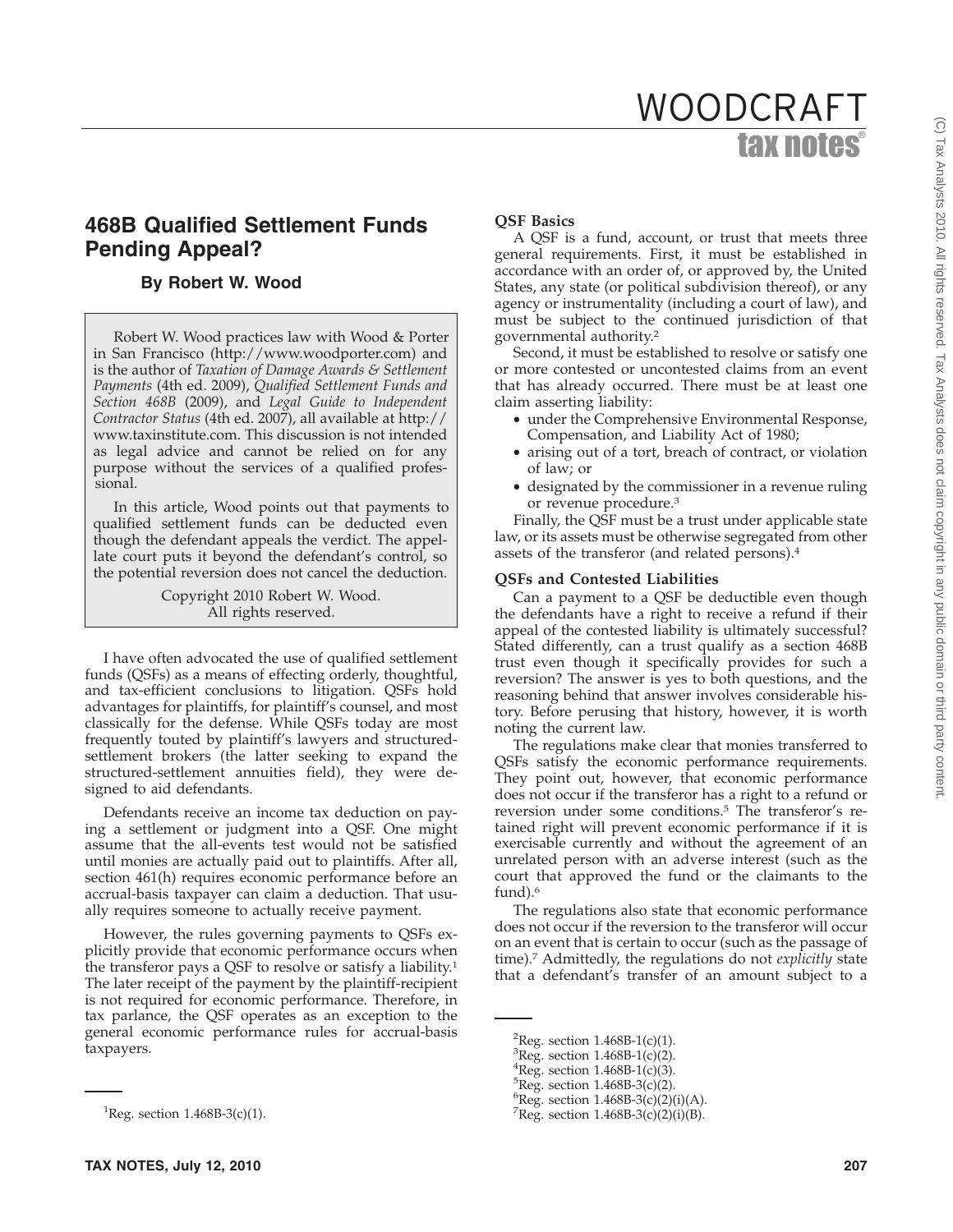#### **COMMENTARY / WOODCRAFT**

pending appeal satisfies the economic performance rule. Yet how does the case on appeal stack up against the two prohibited types of reversionary rights?

Clearly, if a defendant has suffered an adverse verdict and is appealing the judgment to an appellate court, the matter is out of the defendant's hands. The appellate court may affirm, reverse, or take another action, such as reducing the judgment. Whatever the appellate court does, it is beyond the defendant's control and is within the court's province. Neither one of the two prohibited types of reversions addressed in the regulations appears to apply.

There are several private letter rulings addressing such reversions. In LTR 200716013 (Jan. 11, 2007),<sup>8</sup> the IRS addressed a reversion of monies remaining in an escrow account, concluding that the obligor's right to the reversion did not preclude the application of economic performance. Under the facts in the ruling, amounts remaining after a specific number of days would revert to the transferor.

The ruling distinguished this case from the two prohibited types of reversions. The transferor could not access the funds for any purpose other than satisfying the plaintiffs' claims during the time the monies were in the escrow account. The transferor expected claims to be made against all the funds, that the funds would be used to satisfy claims, and that nothing would be available for reversion. Importantly, there was no guarantee (and little likelihood) that any amounts would revert to the transferor.

In that respect, reversion would require not only the passage of time (which would prevent economic performance under reg. section  $1.468B-3(c)(2)(i)(B))$ , but also that the transferor would successfully defend against claims brought by the plaintiffs. Although the passage of time was certain to occur, it was uncertain whether the plaintiffs would either file or prevail on their claims against the transferor company. Thus, reversion was conditional.

Thus, the payments were not transferred under conditions allowing a refund or reversion on an event that was certain to occur. Similarly, the ruling points out that the transferor did not have a currently exercisable right to a refund or reversion which would have prevented economic performance under reg. section 1.468B- $3(c)(2)(i)(A)$ .

In LTR 200138006 (May 7, 2001),<sup>9</sup> a reversionary interest also did not prevent economic performance where the reversion required the agreement of an unrelated and independent trustee along with the occurrence of an event that was not certain to occur.

Under the regulations and several letter rulings, it seems difficult to argue that a defendant should not be permitted to deduct a verdict paid into a QSF under the all-events test. After all, the two exclusions preventing economic performance do not apply. That appears true no matter how vigorously the defendant is pursuing an appeal.

#### **Historical Answer**

The tax history on the point is perhaps even more persuasive. Axiomatically, contested liabilities are deductible when paid, regardless of appeals. In *Chestnut Securities Co. v. United States*, <sup>10</sup> the Court of Claims held that an accrual-basis taxpayer could deduct state income taxes it had paid but was contesting in the courts. The court explained:

One is not entitled to accrue a debt or other liability which is asserted against him but which he disputes and litigates, until the litigation is concluded. But if a liability is asserted against him and he pays it, though under protest, and though he promptly begins litigation to get the money back, the status of the liability is that it has been discharged by payment. It is hardly conceivable that a liability asserted against him, which he has discharged by payment, has not yet 'accrued' within the meaning of the tax laws and the terminology of accounting.

Similarly, in GCM 25298,<sup>11</sup> the IRS concluded that taxes were deductible even though the taxpayer contested them in a refund claim and then via filing a suit in court. That remained the law until the U.S. Supreme Court decision in *United States v. Consolidated Edison Company of New York, Inc.*<sup>12</sup>

*Consolidated Edison* held that contested real estate taxes paid by the taxpayer were not deductible until the tax dispute was ultimately decided. The decision was a surprise to the tax community, was contrary to the IRS's policy, and disadvantaged accrual-basis taxpayers. It also provoked a reaction. Congress came to the rescue in 1964 by enacting section 461(f) to clarify that contested liabilities are deductible when paid or otherwise set aside to satisfy the contested liability.

Section 461(f) was simple in operation, allowing a deduction when a taxpayer transfers money or property to satisfy a contested liability beyond his control.<sup>13</sup> The Senate report explained:

Although your committee does not question the legal doctrine laid down by the Supreme Court in the *Consolidated Edison* case, it believes that it is unfortunate to deny taxpayers a deduction with respect to an item where the payment has actually been made, even though the liability is still being contested either as to amount or as to the item itself.14

As enacted in 1964, section 461(f) allowed taxpayers to deduct the payment of contested liabilities if:

<sup>8</sup> *Doc 2007-10053, 2007 TNT 78-33*. <sup>9</sup>

*Doc 2001-24396, 2001 TNT 185-26*.

<sup>&</sup>lt;sup>10</sup>62 F. Supp. 574 (Ct. Cl. 1945).<br><sup>11</sup>1947-2 C.B. 39.<br><sup>12</sup>366 U.S. 380 (1961).<br><sup>13</sup>*Maxus Energy Corp. v. United States,* 31 F.3d 1135, 1142 (Fed.<br>Cir. 1994), *Doc 9*4-7122, 94 TNT 149-13.

<sup>&</sup>lt;sup>14</sup>S. Rept. No. 830, 88th Cong., 2d Sess. 100 (1964); see also S. Rept. No. 830, 88th Cong., 2d Sess., 243 (1964): ''The new subsection (f), in the case of contested taxes, provides that the contested amount is deductible for the year of payment.''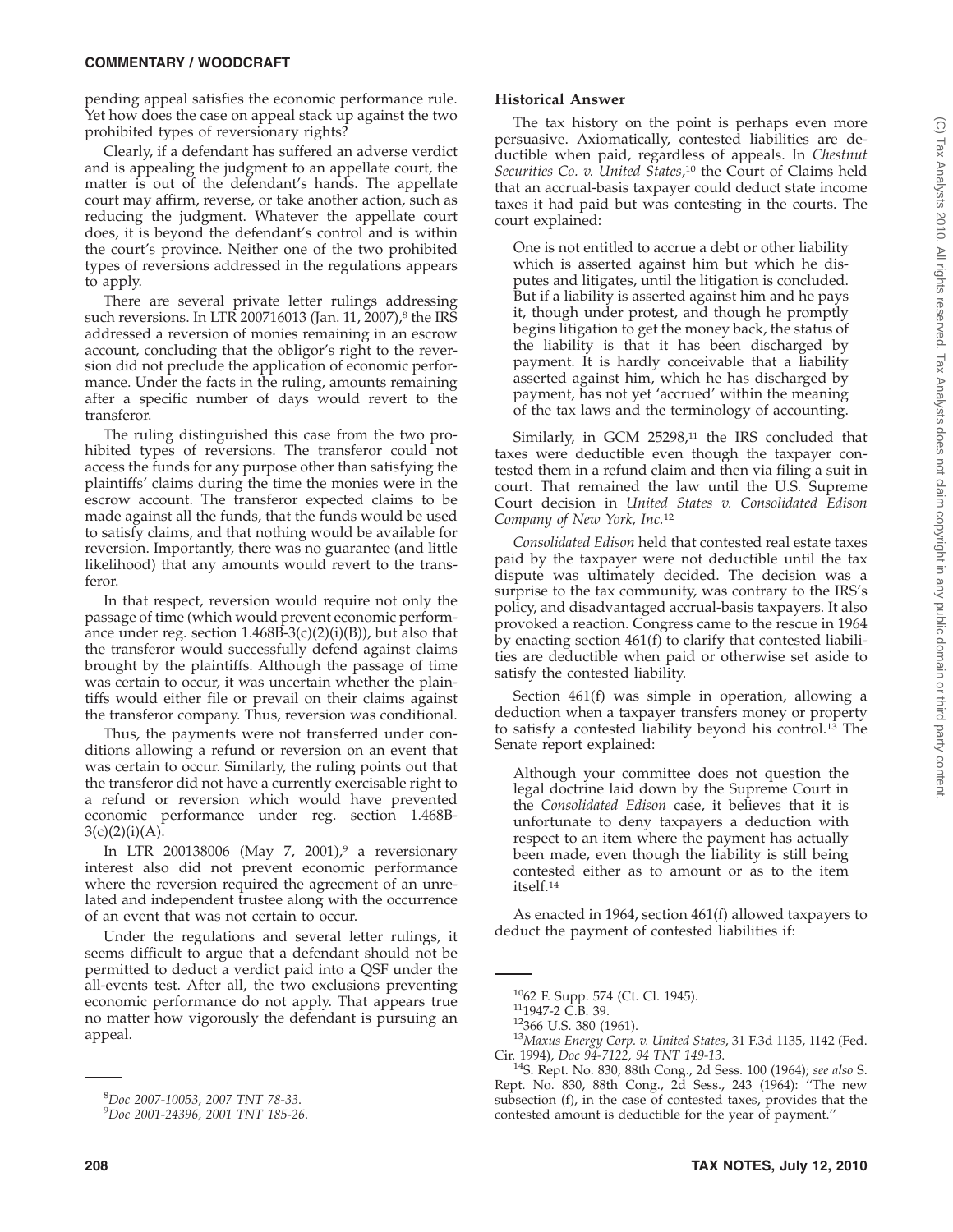- the taxpayer contests the asserted liability;
- the taxpayer transfers money to provide for the satisfaction of the asserted liability;
- the contest with respect to the asserted liability exists after the time of the transfer; and
- but for the fact that the liability is contested, a deduction would be allowed for the tax year of transfer or for an earlier tax year.

And so it was for the next 20 years. Under the regulations, a taxpayer was entitled to deduct payments of contested liabilities in several ways:

by transferring money or other property beyond his control (i) to the person who is asserting the liability, (ii) to an escrowee or trustee pursuant to a written agreement (among the escrowee or trustee, the taxpayer, and the person who is asserting the liability) that the money or other property be delivered in accordance with the settlement of the contest, or (iii) to an escrowee or trustee pursuant to an order of the United States, any State or political subdivision thereof, or any agency or instrumentality of the foregoing, or a court that the money or other property be delivered in accordance with the settlement of the contest.<sup>15</sup>

#### **Orwellian 1984**

In 1984 the enactment of subsection 461(h) changed the rules. Its enactment keyed a tax deduction for accrual-basis taxpayers to ''economic performance.''16 That legislation similarly clarified section  $461(f).$ <sup>17</sup> Two years later, as a technical correction to this 1984 legislation, section 468B was born.<sup>18</sup>

Under section 468B, economic performance occurs as qualified payments are made to a designated settlement fund (DSF), a type of litigation-settlement fund preceding the advent of the QSF.<sup>19</sup> However, section 468B(e) delimits the availability of the special economic performance rules *only* to payments made to DSFs. Payments to any other trust or escrow fund have to meet the normal all-events test to be deductible.

Still tinkering two years on, Congress amended section 468B in 1988, this time adding section  $468B(g).^{20}$ Section 468B(g) authorized the Treasury secretary to promulgate regulations. Congress also carved out section  $468B(g)$  funds from the nonapplicability provisions of section 468B(e). Thus, funds created under the auspices of section 468B(g) were specifically made applicable to contested liabilities under section 461(f), a fact later confirmed in regulations.<sup>21</sup>

#### **Becoming a Butterfly**

What happened next was evolutionary — the DSF blooming into the QSF. Although section 468B speaks in terms of a DSF, Treasury saw fit to expand the concept materially by issuing regulations that are much more expansive than the DSF rules.22

While QSFs have only three establishment requirements, DSFs must meet six. A DSF may only receive qualified payments, consisting of money or property transferred to the DSF in accordance with a court order. Notably, the money or property so transferred cannot be transferred back to the taxpayer, and it cannot be the stock or indebtedness of the taxpayer or a related person.23 The regulations contain no similar requirement that QSFs may receive only qualified payments.24

Also, the QSF rules are mandatory, not elective, so QSFs are considerably more flexible.25

The U.S. Court of Appeals for the Tenth Circuit has determined that the QSF birthing regulations were issued in accordance with Congress's mandate in section  $468B(g)$  and are valid.<sup>26</sup> The regulations clarify that QSF treatment is available for *both* contested and uncontested liabilities. A fund, account, or trust is established as a QSF if, among other requirements:

it is established to resolve or satisfy one or more *contested* or uncontested claims that have resulted or may result from an event (or related series of events) that has occurred and that has given rise to at least one claim asserting liability.27

The inclusion of the term ''contested... claims'' was specifically intended to refer to the types of contested liability trusts described in the old 26 C.F.R. section 1.461-2(c) (1983) rules, discussed above.

Indeed, the preamble to the regulations explains:

The final regulations also clarify that a section  $1.461-2(c)(1)$  contested liability fund satisfies the ''resolve or satisfy requirement'' by providing that qualified settlement fund treatment is available for both contested and uncontested liabilities.28

History therefore proves that:

<sup>&</sup>lt;sup>15</sup>26 C.F.R. section 1.461-2(c) (1983).<br><sup>16</sup>H. Conf. Rept. No. 98-861, 98th Cong, 2d Sess. 1559 (1984).<br><sup>17</sup>*Id.* at 1560 and 1564.<br><sup>18</sup>Tax Reform Act of 1986, section 1881, P.L. 99-514, 100 Stat.<br>2085, 2914 (1986).

<sup>&</sup>lt;sup>19</sup>S. Rept. No. 99-313, 99th Cong., 2d Sess. 926 (1986), *reprinted in* 1986-3 C.B. (vol. 3) at 926.

<sup>&</sup>lt;sup>20</sup>Technical and Miscellaneous Revenue Act of 1988, section 1018(f)(5)(A), P.L. 100-647, 102 Stat. 3342. <sup>21</sup>*See* reg. section 1.468B-1(c)(2).

<sup>&</sup>lt;sup>22</sup>Preamble, "Section 1.468B-1 Qualified Settlement Funds,"<br>T.D. 8459, 57 Fed. Reg. 60,983, 60,984, 93 TNT 2-71.

<sup>&</sup>lt;sup>23</sup>Section 468B(d)(1) and (d)(2)(B).<br><sup>24</sup>Reg. section 1.468B-3(c)(1) and -3(c)(2)<br><sup>25</sup>Section 468(d) requires that the transferor make an election

to treat the fund as a DSF.<br><sup>26</sup>*United States v. Brown,* 348 F.3d 1200, 1215-1217 (2003).<br><sup>27</sup>*See* reg. section 1.468B-1(c)(2) (emphasis added).<br><sup>28</sup>Preamble, ''Section 1.468B-1 Qualified Settlement Funds,''

T.D. 8459, *supra* note 22; *see also* Ellen K. Harrison and Gary B. Wilcox, ''Settlement Fund Final Regs. Answer Many Questions, But Problems Still Exist,'' 78 *J. Tax'n* 342 (1993). (''The final Regulations clarify that funds described in Section 461(f) meet the 'resolve or satisfy' requirement by providing that QSF treatment is available for both contested and uncontested liabilities.'')